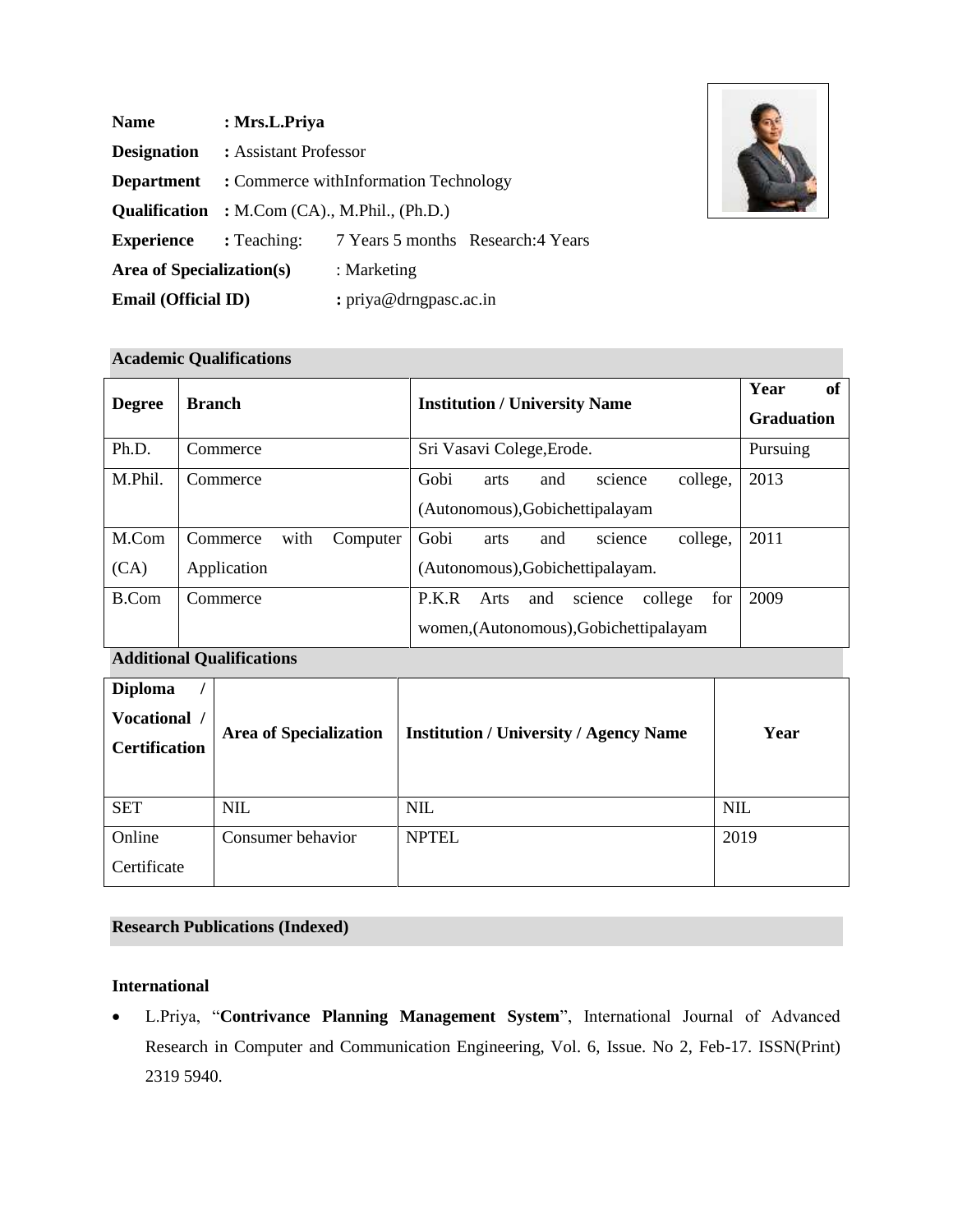#### **National**

- L.Priya, "**Green Marketing On Customer Satisfaction And Environmental Safety**", Indian Journal of applied Research, Vol. 6, Issue No-6, Jun -19.
- L.Priya, "**An Emprical Study on Impact Of Customer Satisfaction And Loyalty Towards Hospitals In Coimbatore City**", Science PG Publishing Group (Biomedical Statistics and Information), Vol. 2, Issue.No.2, PP 69-72, Feb -17. 11648/j.bsi.20170202.15.
- L.Priya "**Stress Management At Workplace**",Indian Journal of applied Research, Vol. 6, Issue No.8, PP-156-158, Aug -16.ISSN-2249-555X

#### **Presentations in Conference**

- Paradigm Shift towards Cloud Banking, at international conference on Virtual banking at Sankara College of science and commerce, at, 12-Oct-18.
- Indian Business In The Era Of Reforms, at National Conference on Emerging Business Opportunities at Dr.G.R Damodaran college of science, Coimbatore at 06-Sep-18.
- Impact of Digital Economy in India, at International Conference on digital Economy at Bharathidasan College of Arts and Science at 12-Sep-18.
- Role of Finance Professionals in Cost Management, Tax Planning, Corporate Governance And Organizational Growth, at National Conference on Role of Finance professionals in cost management, tax planning, corporate governance and organizational growth at Sree Saraswathi Thyagaraja college, 21-Jan-18.
- Demonetization: Introspect and Prospect At International, Symposium on Demonetization: Introspect and Prospect at Vellalar College for Women, Erode, at 30-Aug-17.
- New Digital Economy In India-Challenges & Opportunities At International, Conference on Digitla Indian at Rathinam College of Arts and Science College, Coimbatore, at 18-Aug-17.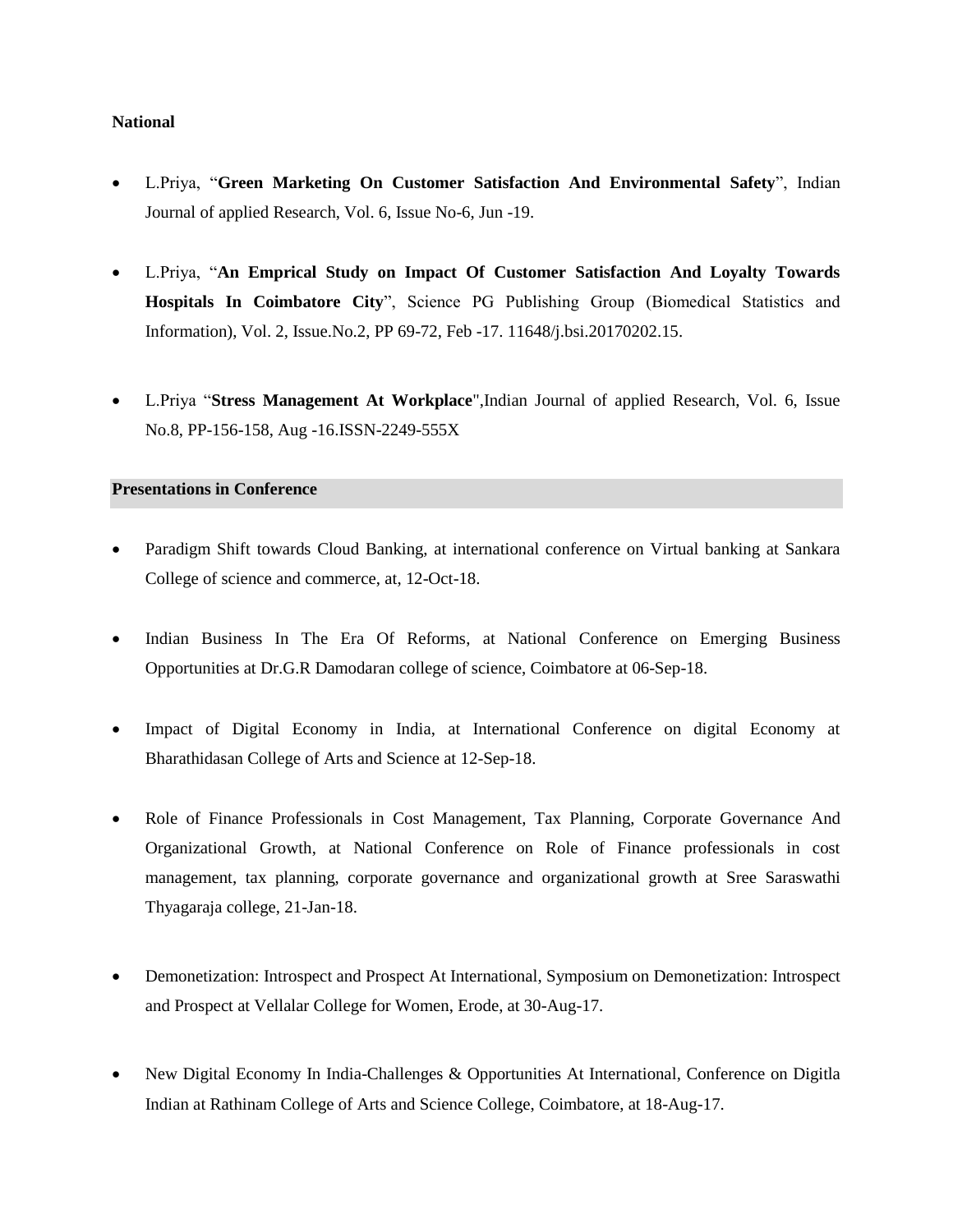- Engineering Business Concepts and Rapid Changes In Worldwide Business Patterns, at International Conference on Business Concepts at Rathinam College of Arts and Science College, Coimbatore, at 18-Jun-16.
- Economic Empowerment Of Women Through Entrepreneurship- Problems And Prospects, at National level conference on Women Entrepreneurship at Dr. N.G.P Arts and Science College, Coimbatore, on 16-Aug-16.
- Contemporary Issue In Global Banking International, Conference on banking sectors at Kong Nadu Arts and Science College, Erode, on 04-Aug-16.
- Role of Agribusiness in Sustainable Rural Entrepreneurship Development, at National conference on rural entrepreneurship development at Dr. N.G.P Arts and Science College, Coimbatore, on 20- Aug-15.

#### **Participation in Conference**

#### **National**

- Green Marketing Emerging Opportunities And Challenges, National Level Conference on Organized at S.N.R Sons College, Coimbatore, at 10-Feb-16.
- Innovation Marketing Strategies For Sustainable Growth Issues & Challenges, International Conference on organized at Sankara College of Science and Commerce, Coimbatore, at 16-Sep-15.
- Global Hrm Strategies For Sustainable Development, International Conference on conducted by PKR Arts College for Women, Gobichettipalayam, at 15-Sep-15.
- Impact Of Mergers And Acquisitions On The Financial Performance Of Indian Industries, National Seminar on at Bharathiar University, Coimbatore.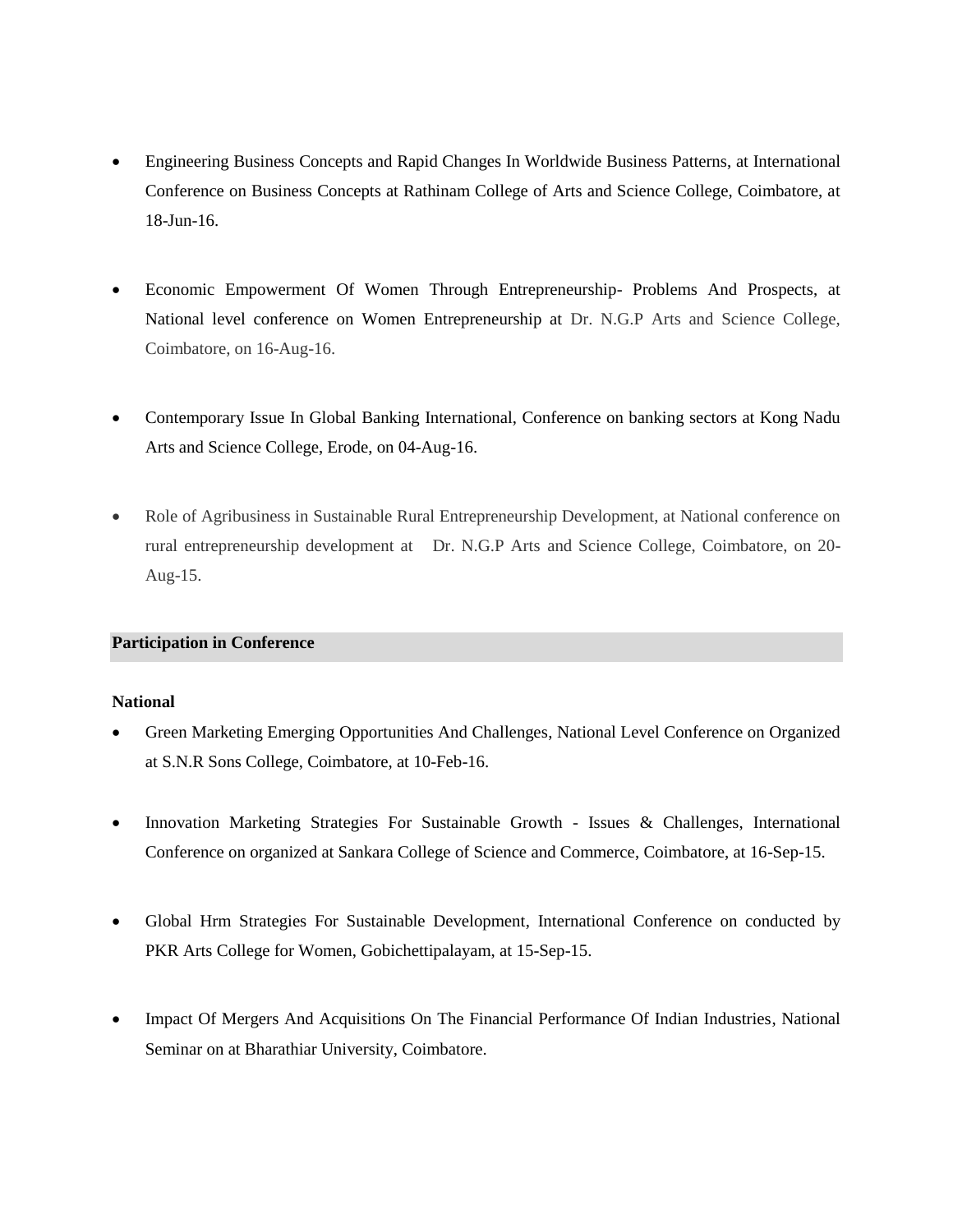- Emerging Trends In Banking Sector, National Conference at SNR & Sons College, Coimbatore.
- Gold Price Fluctuations And Its Impact On Indian Economy, National Seminar at Vivekananda College of Arts & Science for Women, Tiruchengode.
- Service Sector: An Engine To Economic Growth, UGC Sponsored State Level Symposium at Post Graduate & Research, Department of Commerce, Gobi Arts & Science College, Gobichettipalayam.
- Problems, Issues & Strategies for the Sustainable Development of Co-Operative Banks, National Seminar on at Vellalar College for women, erode.

### **Participation in Seminars**

- Tools and Strategies for Emerging Business, KPR College of Arts Science and Research, Coimbatore, 18-Aug-21.
- Opportunities and Challenges Of Business In The Digitalized Era, Dr.N.G.P Arts and Science College, Coimbatore, 27–Sep-18 and 28–Sep-18.
- Economic Empowerment Of Women Through Entrepreneurship- Problems And Prospects, N.G.P Arts and Science College, Coimbatore, 16-Aug-16.

#### **Participation in Faculty Development Programme**

- Digital Teaching Methods in Higher Education, Hindusthan College of Arts & Science, Coimbatore, 23-Aug-21 to 28-Aug-21.
- Experimental Teaching- Corporate Cognizance, Sri Ramakrishna College of Arts and Science, Coimbatore, 09-Aug-21 to 13-Aug-21.
- Emerging trends and challenges in Commerce, PPG College of Arts and Science, Coimbatore, 02- Aug-21 to 09-Aug-21.
- Research Methodology and Pedagogy for Tertiary Education, Dr. N.G.P. Arts and Science College, Coimbatore, 15-June-21 to 21-June-21
- Naac Revised Accreditation Frame Work And Obe Assessment Methodology, Dr. N.G.P. Arts and Science College, Coimbatore, 27-May-19 to 02-Jun-19.